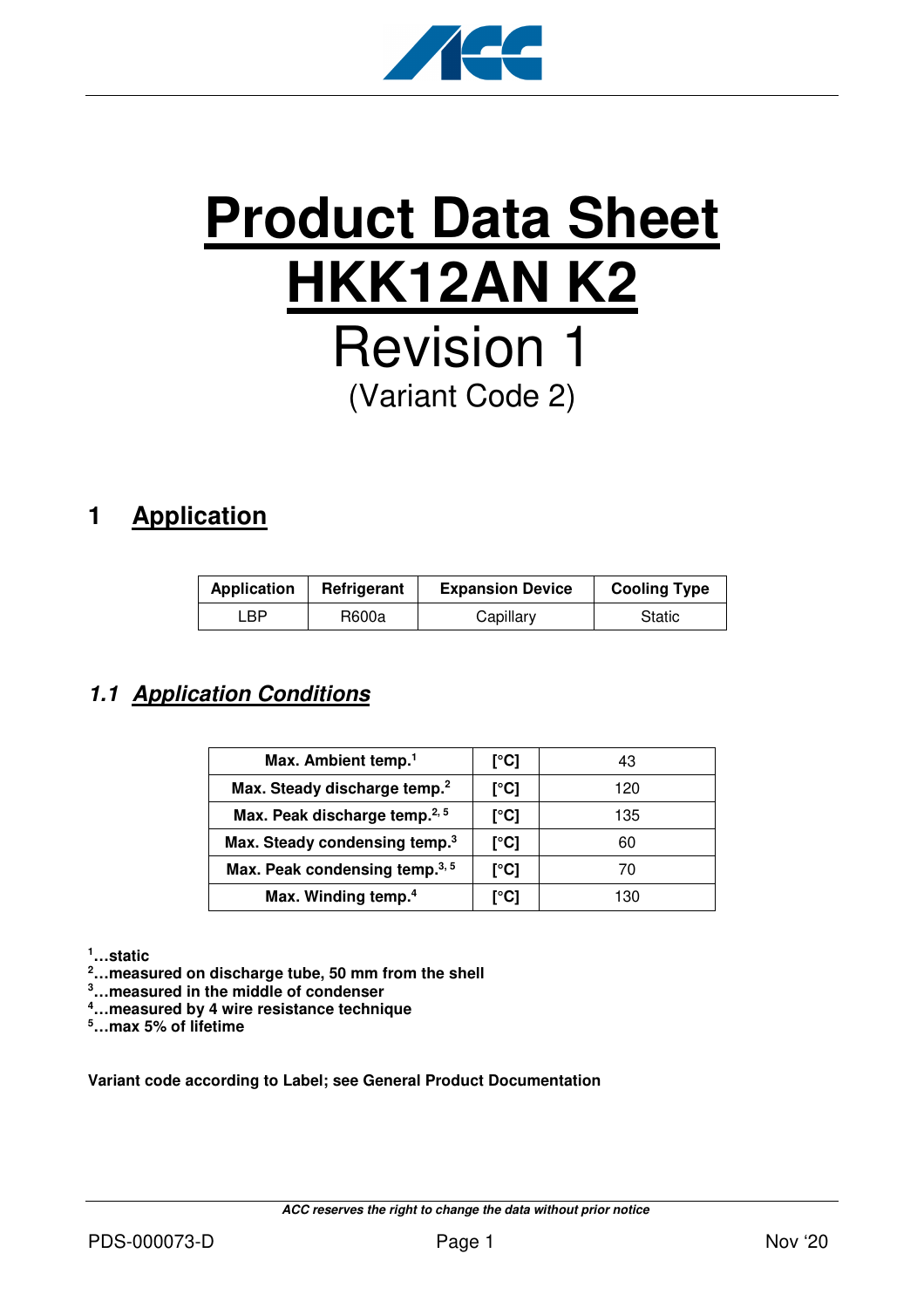

# **2 Mechanical Data**

| <b>Displacement</b>     | [cm <sup>3</sup> ] | 11,1        |
|-------------------------|--------------------|-------------|
| Net Weight <sup>1</sup> | [kg]               | 9,3         |
| Oil Type                |                    | mineral     |
| Oil Charge              | [ml]               | 165         |
| <b>Oil Viscosity</b>    | $[{\sf cst}]$      | 5           |
| <b>Suction</b>          |                    | Semi direct |
| <b>Free Gas Volume</b>  | [cm <sup>3</sup> ] | 1560        |
| Length L                | [mm]               | 194,2       |
| <b>Width W</b>          | [mm]               | 151,5       |
| <b>Height H</b>         | [mm]               | 167         |

**1 ...Compressor without accessories**





 **ACC reserves the right to change the data without prior notice**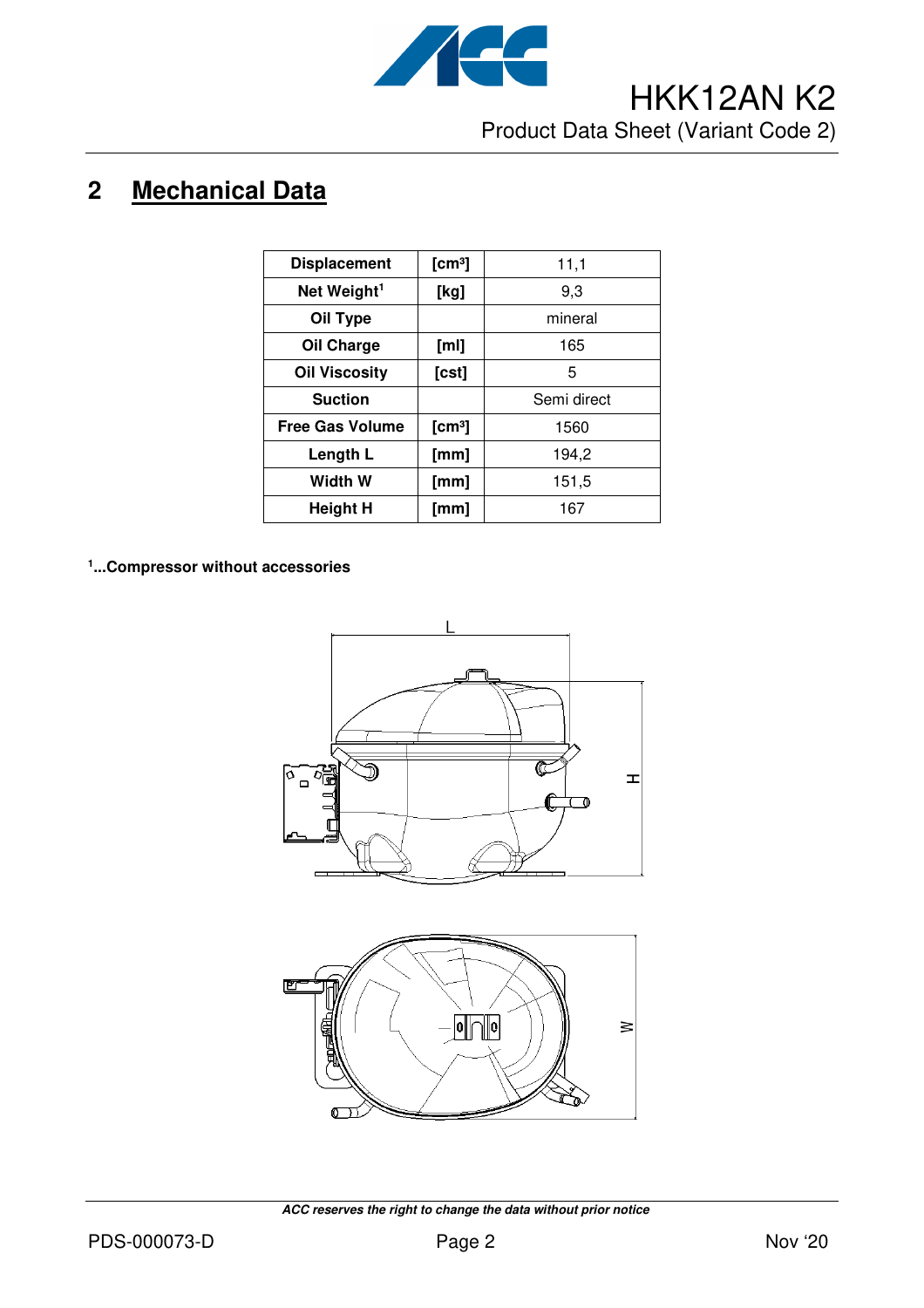

# **3 Electrical Data**

| <b>Power supply</b>                                 | [V]  | 200 - 240 / 220 - 230 |
|-----------------------------------------------------|------|-----------------------|
| Voltage range <sup>1</sup>                          | [V]  | 170 - 264 / 187 - 253 |
| <b>Frequency</b>                                    | [Hz] | 50/60                 |
| <b>Phase</b>                                        | [ph] |                       |
| Motor type                                          |      | <b>RSCR</b>           |
| Locked rotor current @ steady<br>state              | [A]  | 6,2                   |
| Max. Locked rotor current /<br>measured after 4 sec | [A]  | 15,7/7,5              |
| Main wind. Resistance $@$ 25 $°C$                   | [Ω]  | 11,4                  |
| Start wind. Resistance $@$ 25 $°C$                  | [Ω]  | 9,6                   |

**1 ...Operating and starting (starting condition @ +43°C windings temperature, 3,5 barA equalized pressure)** 

**All data measured according to EN 60335** 

### **3.1 Electrical Component Data**

| <b>Terminal board</b>  |             | ECC              |
|------------------------|-------------|------------------|
| <b>Starting device</b> | Code        | K <sub>100</sub> |
| <b>PTC</b>             | <b>Type</b> |                  |
| <b>Run Capacitor</b>   | $[\mu F]$   |                  |

### **3.2 Motor Protector**

| <b>Motor Protector</b> | BDG.            |  |  |
|------------------------|-----------------|--|--|
| <b>Type</b>            | <b>AE 11 FQ</b> |  |  |
| Code                   | FV              |  |  |

 **ACC reserves the right to change the data without prior notice**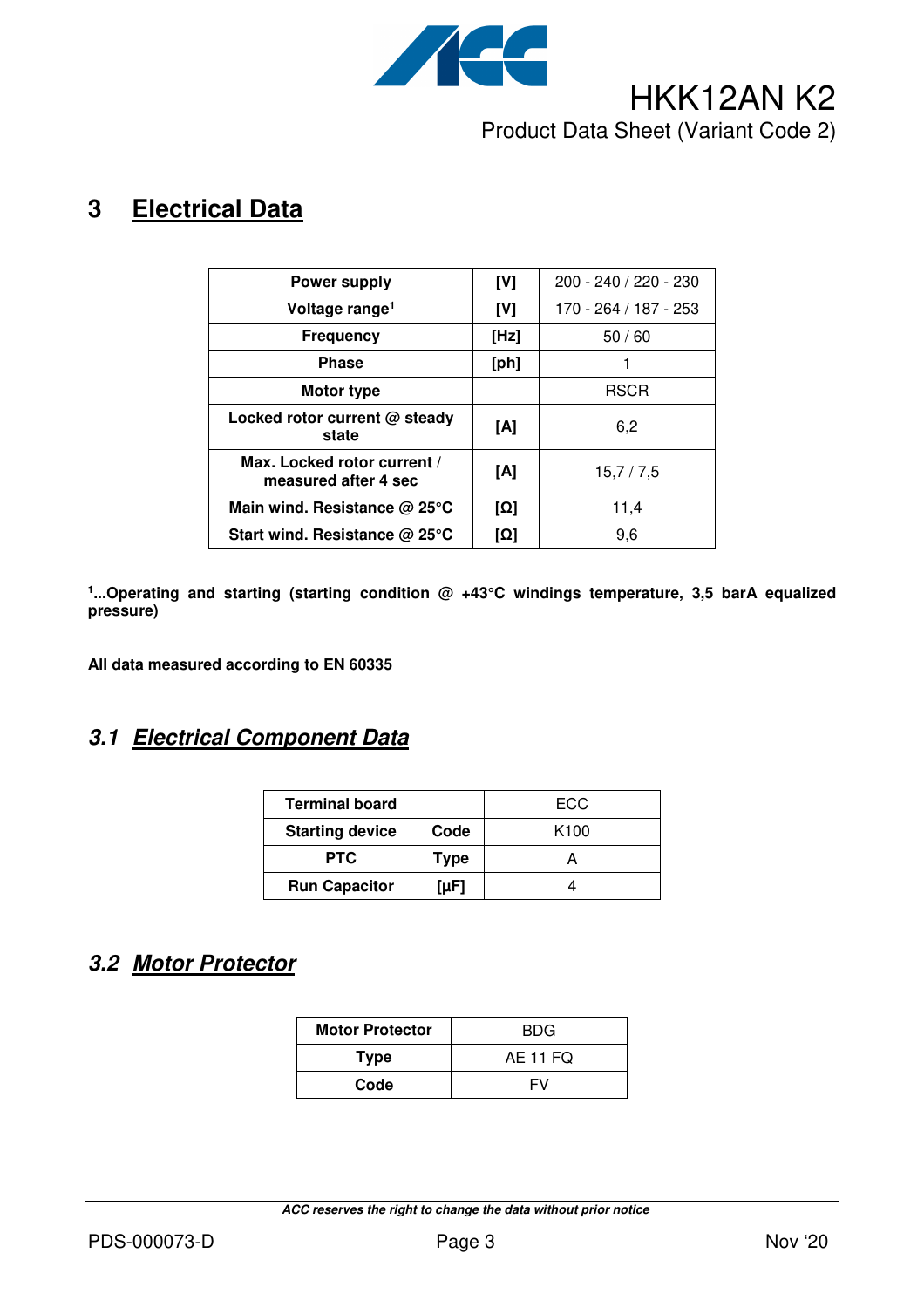

# **4 Performance Data**

## **4.1 Cooling Capacity, COP and Input Power @50Hz**

| Performance Table Cooling Capacity @ ASHRAE / (CECOMAF); 220V, 50Hz; [W]: |  |
|---------------------------------------------------------------------------|--|
|---------------------------------------------------------------------------|--|

| Evap. temp. $[°C]$       |                                     | $-35$           | -30 | $-25$ | $-23,3$ | -20 | $-15$ | $-10$ |     |
|--------------------------|-------------------------------------|-----------------|-----|-------|---------|-----|-------|-------|-----|
| ☺<br>temp.<br>Condensing |                                     | 40              | 111 | 148   | 192     | 209 | 244   | 304   | 370 |
|                          | ုတ္                                 | 45              | 107 | 144   | 189     | 206 | 241   | 301   | 369 |
|                          | ASHRAE                              | 50              | 103 | 141   | 185     | 202 | 238   | 299   | 367 |
|                          |                                     | 55              | 100 | 137   | 182     | 199 | 235   | 296   | 365 |
|                          |                                     | 60              | 96  | 133   | 179     | 196 | 232   | 294   | 363 |
|                          | <b>EN12900</b><br>(CECOMAF)<br>[°C] | C <sub>55</sub> | 82  | 113   | 150     | 164 | 193   | 244   | 300 |

#### **Performance Table COP with RC @ ASHRAE / (CECOMAF); 220V, 50Hz; [W/W]:**

| Evap. temp. $[°C]$       |                                     | $-35$           | -30  | $-25$ | $-23,3$ | -20  | $-15$ | $-10$ |      |
|--------------------------|-------------------------------------|-----------------|------|-------|---------|------|-------|-------|------|
| ☺<br>temp.<br>Condensing |                                     | 40              | 1,35 | 1,57  | 1,81    | 1,92 | 2,10  | 2,43  | 2,78 |
|                          | ု့ငျ                                | 45              | 1,29 | 1,50  | 1,75    | 1,84 | 2,01  | 2,30  | 2,60 |
|                          | ASHRAE                              | 50              | 1,24 | 1,45  | 1,68    | 1,76 | 1,92  | 2,18  | 2,45 |
|                          |                                     | 55              | 1,20 | 1,40  | 1,61    | 1,69 | 1,84  | 2,07  | 2,30 |
|                          |                                     | 60              | 1,14 | 1,34  | 1,56    | 1,62 | 1,76  | 1,96  | 2,16 |
|                          | <b>EN12900</b><br>(CECOMAF)<br>[°C] | C <sub>55</sub> | 0.99 | 1,15  | 1,33    | 1,39 | 1,51  | 1,71  | 1,89 |

#### **Performance Table Input Power with RC @ ASHRAE / (CECOMAF); 220V, 50Hz; [W]:**

| Evap. temp. $[°C]$                         |                                     | $-35$           | -30 | $-25$ | $-23,3$ | -20 | $-15$ | $-10$ |     |
|--------------------------------------------|-------------------------------------|-----------------|-----|-------|---------|-----|-------|-------|-----|
| ☺<br>ုင္င<br>temp.<br>ASHRAE<br>Condensing |                                     | 40              | 82  | 94    | 106     | 109 | 116   | 125   | 133 |
|                                            |                                     | 45              | 83  | 96    | 108     | 112 | 120   | 131   | 142 |
|                                            |                                     | 50              | 83  | 97    | 110     | 115 | 124   | 137   | 150 |
|                                            |                                     | 55              | 83  | 98    | 113     | 118 | 128   | 143   | 159 |
|                                            |                                     | 60              | 84  | 99    | 115     | 121 | 132   | 150   | 168 |
|                                            | <b>EN12900</b><br>(CECOMAF)<br>[°C] | C <sub>55</sub> | 83  | 98    | 113     | 118 | 128   | 143   | 159 |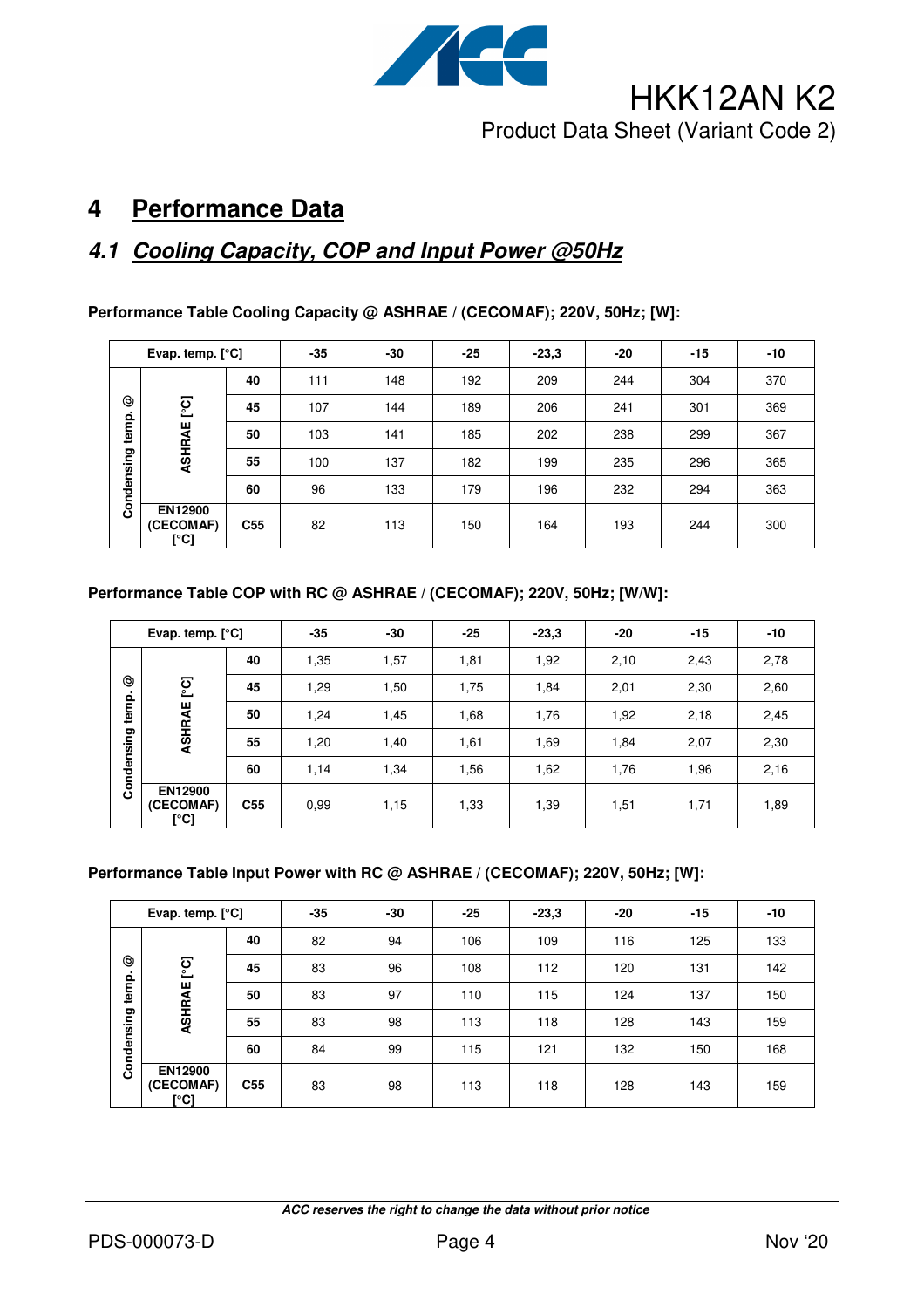

### **4.2 Cooling Capacity, COP and Input Power @60Hz**

| Evap. temp. $[°C]$  |                                     | $-35$           | $-30$ | $-25$ | $-23,3$ | -20 | $-15$ | $-10$ |     |
|---------------------|-------------------------------------|-----------------|-------|-------|---------|-----|-------|-------|-----|
|                     |                                     | 40              | 132   | 178   | 231     | 250 | 289   | 353   | 423 |
| ☺                   | ုတ္                                 | 45              | 126   | 172   | 225     | 244 | 284   | 349   | 420 |
| temp.<br>Condensing | ASHRAE                              | 50              | 119   | 166   | 220     | 239 | 279   | 345   | 417 |
|                     |                                     | 55              | 113   | 160   | 214     | 234 | 274   | 341   | 414 |
|                     |                                     | 60              | 107   | 154   | 208     | 228 | 269   | 337   | 411 |
|                     | <b>EN12900</b><br>(CECOMAF)<br>[°C] | C <sub>55</sub> | 93    | 132   | 176     | 192 | 226   | 280   | 340 |

#### **Performance Table Cooling Capacity @ ASHRAE / (CECOMAF); 220V, 60Hz; [W]:**

#### **Performance Table COP with RC @ ASHRAE / (CECOMAF); 220V, 60Hz; [W/W]:**

| Evap. temp. $[°C]$ |                                     | $-35$           | $-30$ | $-25$ | $-23,3$ | $-20$ | $-15$ | $-10$ |      |
|--------------------|-------------------------------------|-----------------|-------|-------|---------|-------|-------|-------|------|
| ☺<br>temp.         | ုတ္ပ<br>ASHRAE                      | 40              | 1,47  | 1,66  | 1,89    | 1,98  | 2,16  | 2,43  | 2,76 |
|                    |                                     | 45              | 1,38  | 1,59  | 1,81    | 1,89  | 2,04  | 2,31  | 2,58 |
|                    |                                     | 50              | 1,31  | 1,51  | 1,73    | 1,80  | 1,95  | 2,18  | 2,42 |
|                    |                                     | 55              | 1,24  | 1,44  | 1,65    | 1,72  | 1,85  | 2,07  | 2,29 |
| Condensing         |                                     | 60              | 1,16  | 1,38  | 1,58    | 1,64  | 1,77  | 1,96  | 2,15 |
|                    | <b>EN12900</b><br>(CECOMAF)<br>[°C] | C <sub>55</sub> | 1,02  | 1,19  | 1,35    | 1,41  | 1,53  | 1,70  | 1,88 |

#### **Performance Table Input Power with RC @ ASHRAE / (CECOMAF); 220V, 60Hz; [W]:**

| Evap. temp. $[°C]$       |                                     |                 | $-35$ | -30 | $-25$ | $-23,3$ | $-20$ | $-15$ | $-10$ |
|--------------------------|-------------------------------------|-----------------|-------|-----|-------|---------|-------|-------|-------|
| ☺<br>temp.<br>Condensing | ုင္<br>ASHRAE                       | 40              | 90    | 107 | 122   | 126     | 134   | 145   | 153   |
|                          |                                     | 45              | 91    | 108 | 124   | 129     | 139   | 151   | 163   |
|                          |                                     | 50              | 91    | 110 | 127   | 133     | 143   | 158   | 172   |
|                          |                                     | 55              | 91    | 111 | 130   | 136     | 148   | 165   | 181   |
|                          |                                     | 60              | 92    | 112 | 132   | 139     | 152   | 172   | 191   |
|                          | <b>EN12900</b><br>(CECOMAF)<br>[°C] | C <sub>55</sub> | 91    | 111 | 130   | 136     | 148   | 165   | 181   |